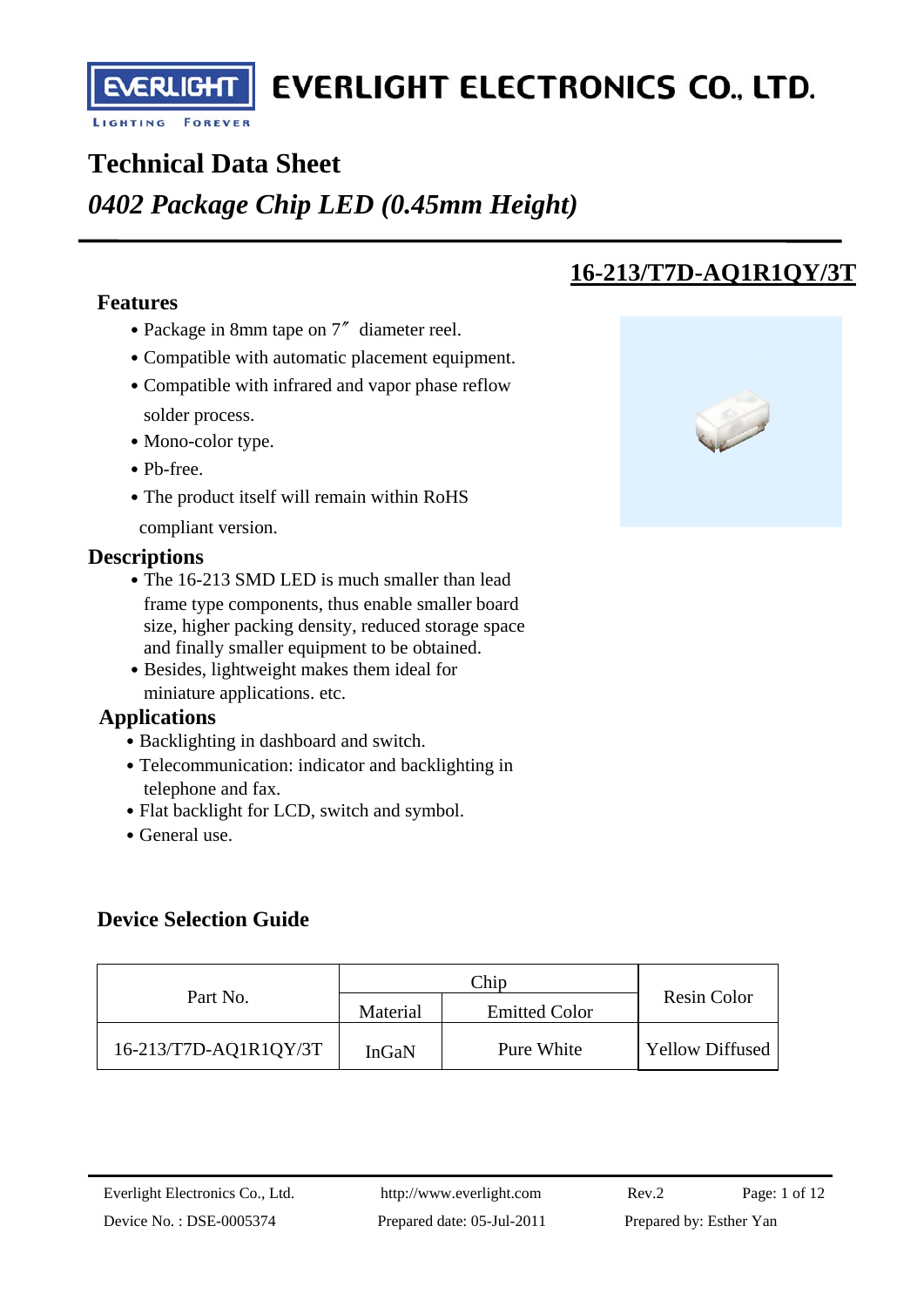

## **16-213/T7D-AQ1R1QY/3T**

### **Package Outline Dimensions**



Note: The tolerances unless mentioned is  $\pm 0.1$ mm, Unit = mm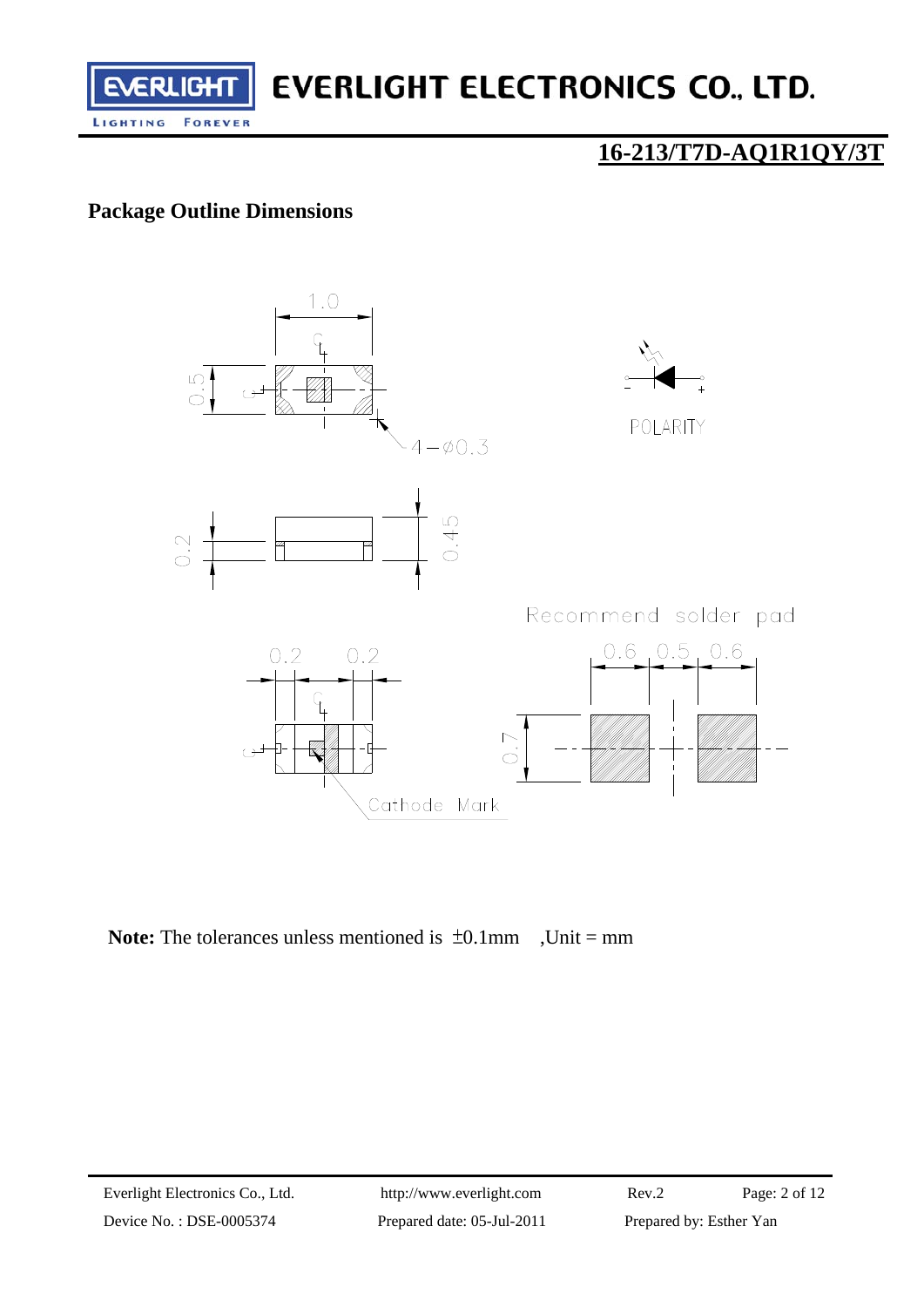

## **16-213/T7D-AQ1R1QY/3T**

## **Absolute Maximum Ratings (Ta=25**℃**)**

| Parameter                                              | Symbol               | Rating                                                                               | Unit                |
|--------------------------------------------------------|----------------------|--------------------------------------------------------------------------------------|---------------------|
| <b>Reverse Voltage</b>                                 | $\rm V_R$            | 5                                                                                    | V                   |
| <b>Forward Current</b>                                 | $\rm I$ <sub>F</sub> | 30                                                                                   | mA                  |
| Peak Forward Current<br>(Duty $1/10 \text{ @ } 1KHz$ ) | $_{\rm IFP}$         | 100                                                                                  | mA                  |
| <b>Power Dissipation</b>                               | Pd                   | 120                                                                                  | mW                  |
| Electrostatic Discharge (HBM)                          | ESD                  | 1000                                                                                 | V                   |
| <b>Operating Temperature</b>                           | Topr                 | $-40 \sim +85$                                                                       | $\int_{0}^{\infty}$ |
| <b>Storage Temperature</b>                             | <b>Tstg</b>          | $-40 \sim +90$                                                                       | $\int_{0}^{\infty}$ |
| <b>Soldering Temperature</b>                           | Tsol                 | Reflow Soldering : 260 °C for 10 sec.<br>Hand Soldering : 350 $\degree$ C for 3 sec. |                     |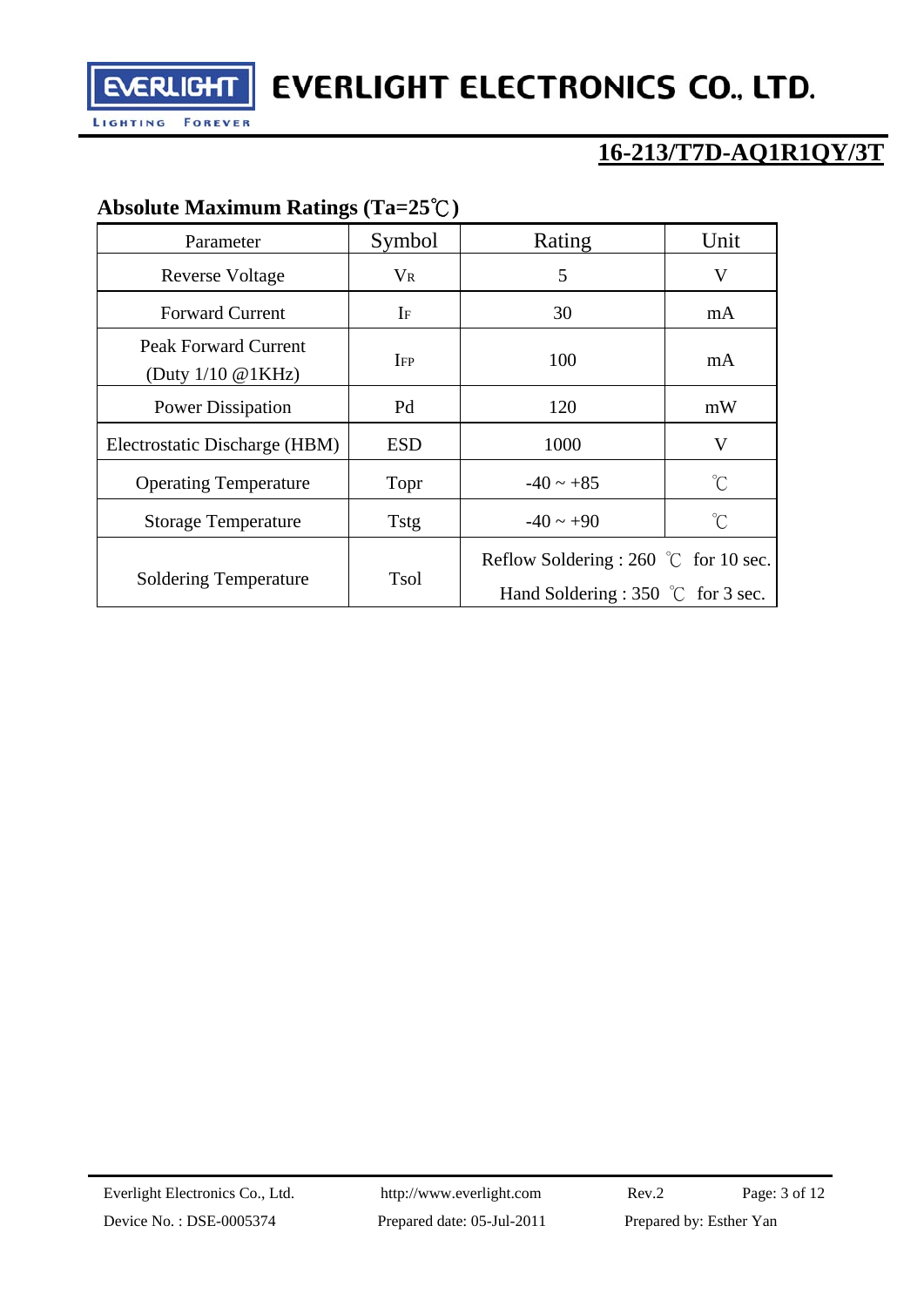

## **16-213/T7D-AQ1R1QY/3T**

### **Electro-Optical Characteristics (Ta=25**℃**)**

| Parameter              | Symbol         | Min. | Typ. | Max. | Unit    | Condition  |
|------------------------|----------------|------|------|------|---------|------------|
| Luminous Intensity     | Iv             | 72   |      | 140  | mcd     |            |
| Viewing Angle          | $2 \theta$ 1/2 |      | 120  |      | deg     | $IF = 5mA$ |
| <b>Forward Voltage</b> | $\rm V_F$      | 2.7  |      | 3.2  | V       |            |
| <b>Reverse Current</b> | Ir             |      |      | 50   | $\mu$ A | $V_R = 5V$ |

### **Bin Range Of Luminous Intensity & Forward Voltage**

| Symbol  | <b>Bin Code</b> | Min. | Max. | Unit        | Condition   |
|---------|-----------------|------|------|-------------|-------------|
|         | Q1              | 72   | 90   |             |             |
| Iv      | Q2              | 90   | 112  | mcd         | $IF = 5mA$  |
|         | R1              | 112  | 140  |             |             |
|         | 29              | 2.7  | 2.8  |             |             |
|         | 30              | 2.8  | 2.9  |             |             |
| $V_{F}$ | 31              | 2.9  | 3.0  | $\mathbf V$ | $I_F = 5mA$ |
|         | 32              | 3.0  | 3.1  |             |             |
|         | 33              | 3.1  | 3.2  |             |             |

#### **Notes:**

 **1.Tolerance of Luminous Intensity** ±**11%** 

**2.Tolerance of Forward Voltage** ±**0.05V**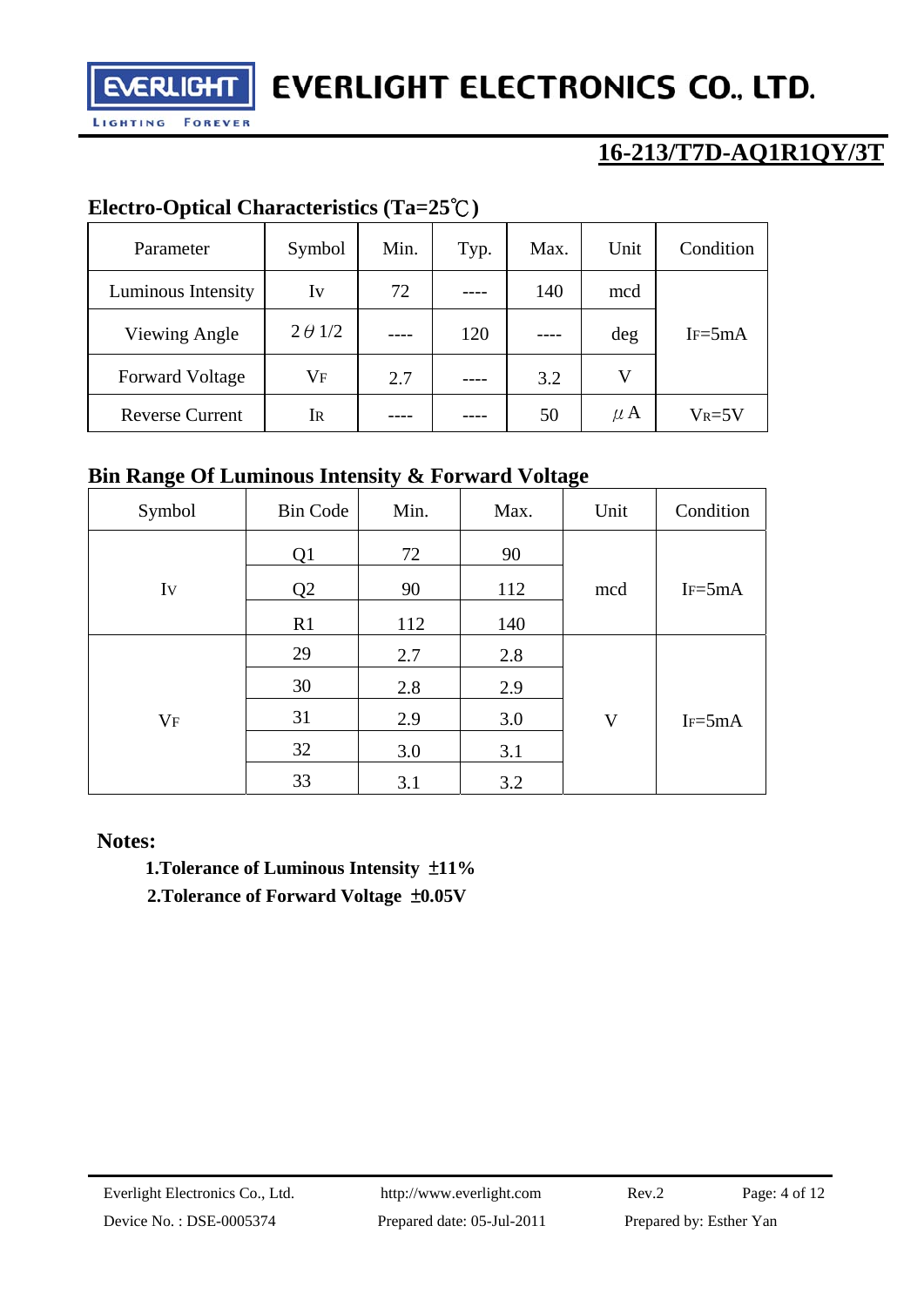## **16-213/T7D-AQ1R1QY/3T**

#### **Chromaticity Coordinates Specifications for Bin Grading**

ERLICH

**FOREVER** 

LIGHTING

| Group       | <b>Bin Code</b> | ${\rm CIE\_x}$ | $CIE_y$ | Condition  |
|-------------|-----------------|----------------|---------|------------|
|             | $\,1\,$         | 0.274          | 0.226   |            |
|             |                 | 0.274          | 0.258   |            |
|             |                 | 0.294          | 0.286   |            |
|             |                 | 0.294          | 0.254   |            |
|             |                 | 0.274          | 0.258   |            |
|             | $\overline{2}$  | 0.274          | 0.291   |            |
|             |                 | 0.294          | 0.319   |            |
|             |                 | 0.294          | 0.286   |            |
|             |                 | 0.294          | 0.254   |            |
|             | $\overline{3}$  | 0.294          | 0.286   |            |
|             |                 | 0.314          | 0.315   |            |
|             |                 | 0.314          | 0.282   | $IF = 5mA$ |
| $\mathbf A$ | $\overline{4}$  | 0.294          | 0.286   |            |
|             |                 | 0.294          | 0.319   |            |
|             |                 | 0.314          | 0.347   |            |
|             |                 | 0.314          | 0.315   |            |
|             | 5               | 0.314          | 0.282   |            |
|             |                 | 0.314          | 0.315   |            |
|             |                 | 0.334          | 0.343   |            |
|             |                 | 0.334          | 0.311   |            |
|             | 6               | 0.314          | 0.315   |            |
|             |                 | 0.314          | 0.347   |            |
|             |                 | 0.334          | 0.376   |            |
|             |                 | 0.334          | 0.343   |            |

#### **Notes:**

**1.The C.I.E. 1931 chromaticity diagram ( Tolerance** ±**0.01 ).** 

#### **2.The products are sensitive to static electricity and care must be fully taken when handling products.**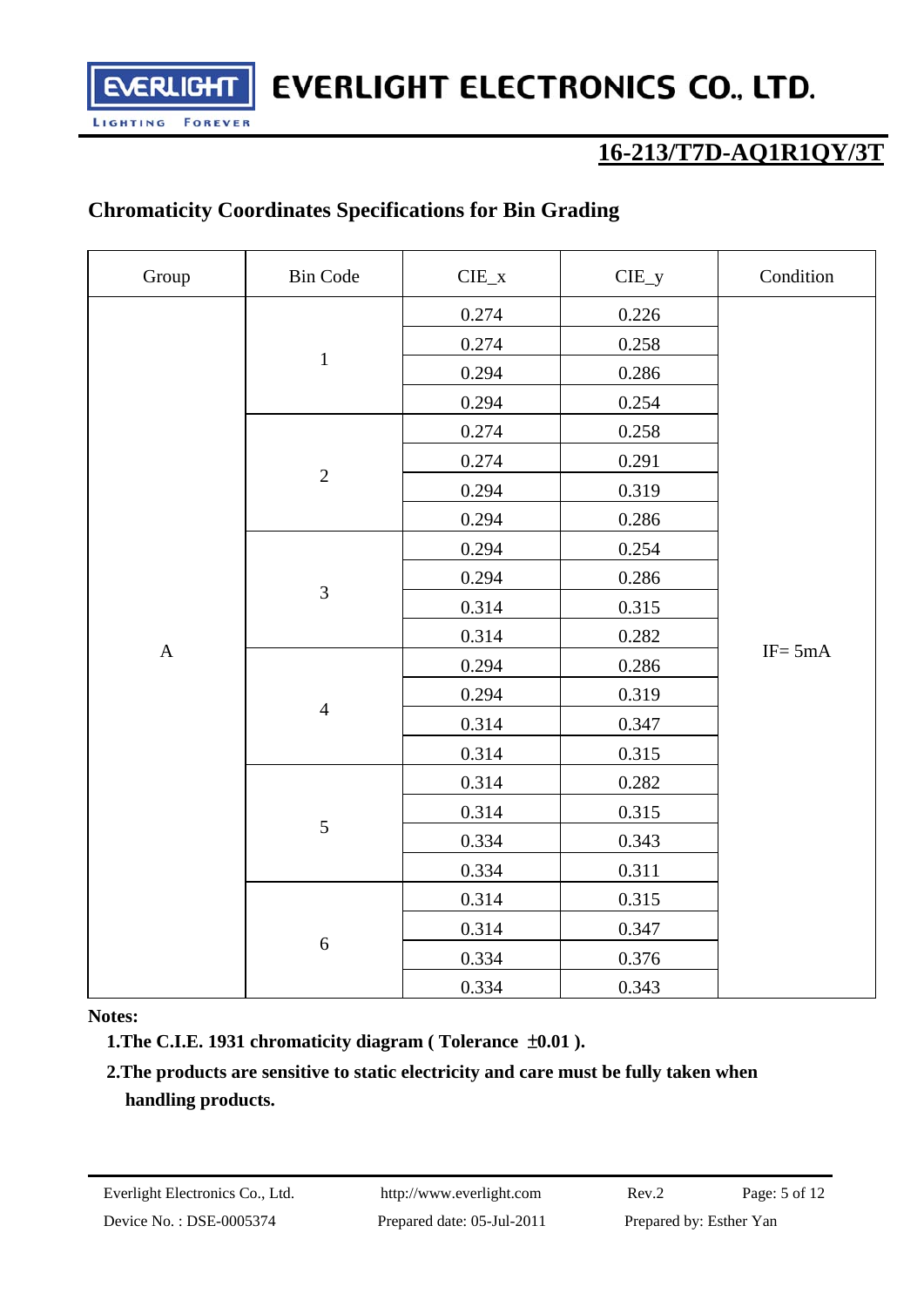

## **16-213/T7D-AQ1R1QY/3T**

## **CIE Chromaticity Diagram**

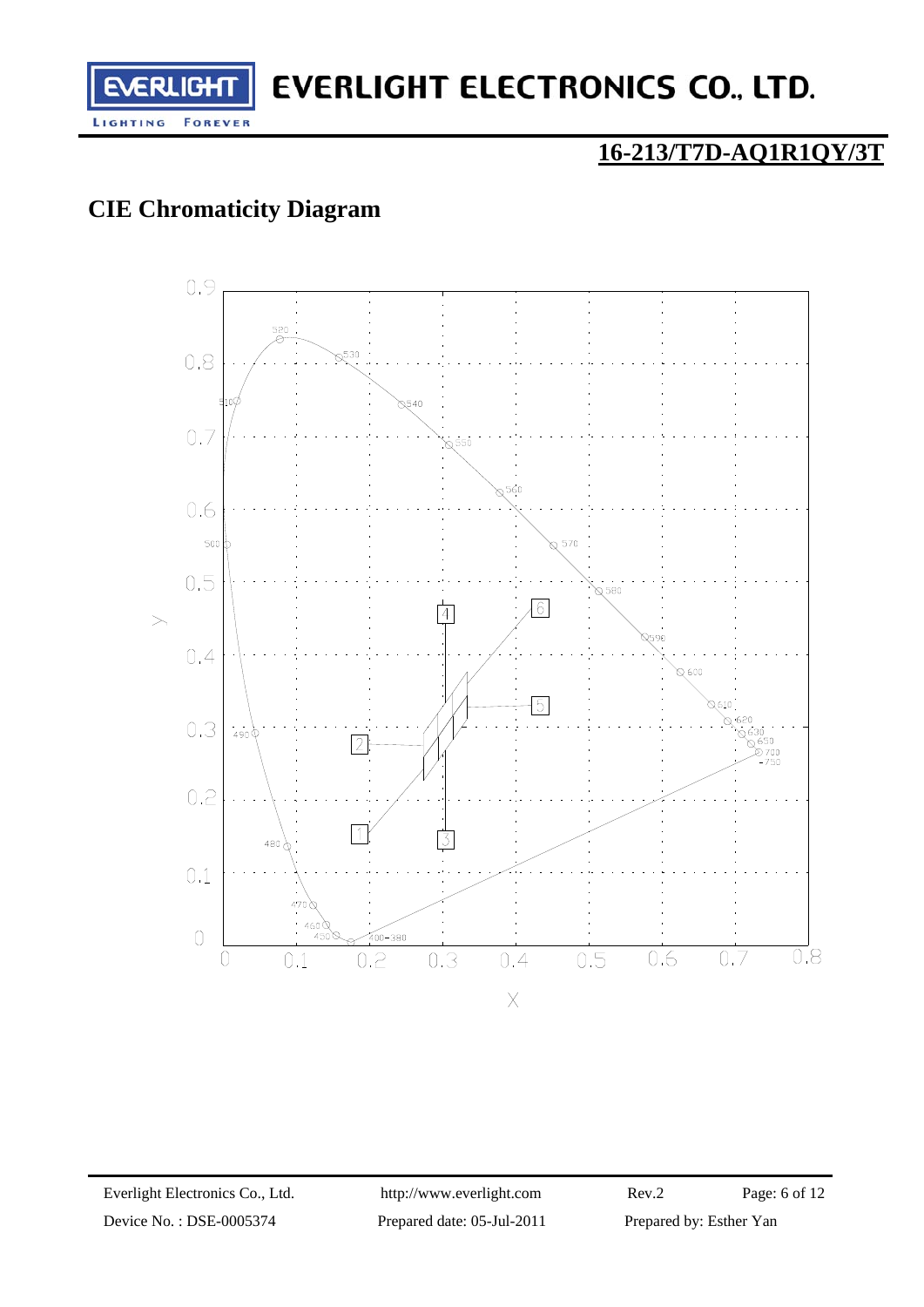## **16-213/T7D-AQ1R1QY/3T**

## **Typical Electro-Optical Characteristics Curves**

RLIG

LIGHTING

**FOREVER** 







Luminous Intensity vs.





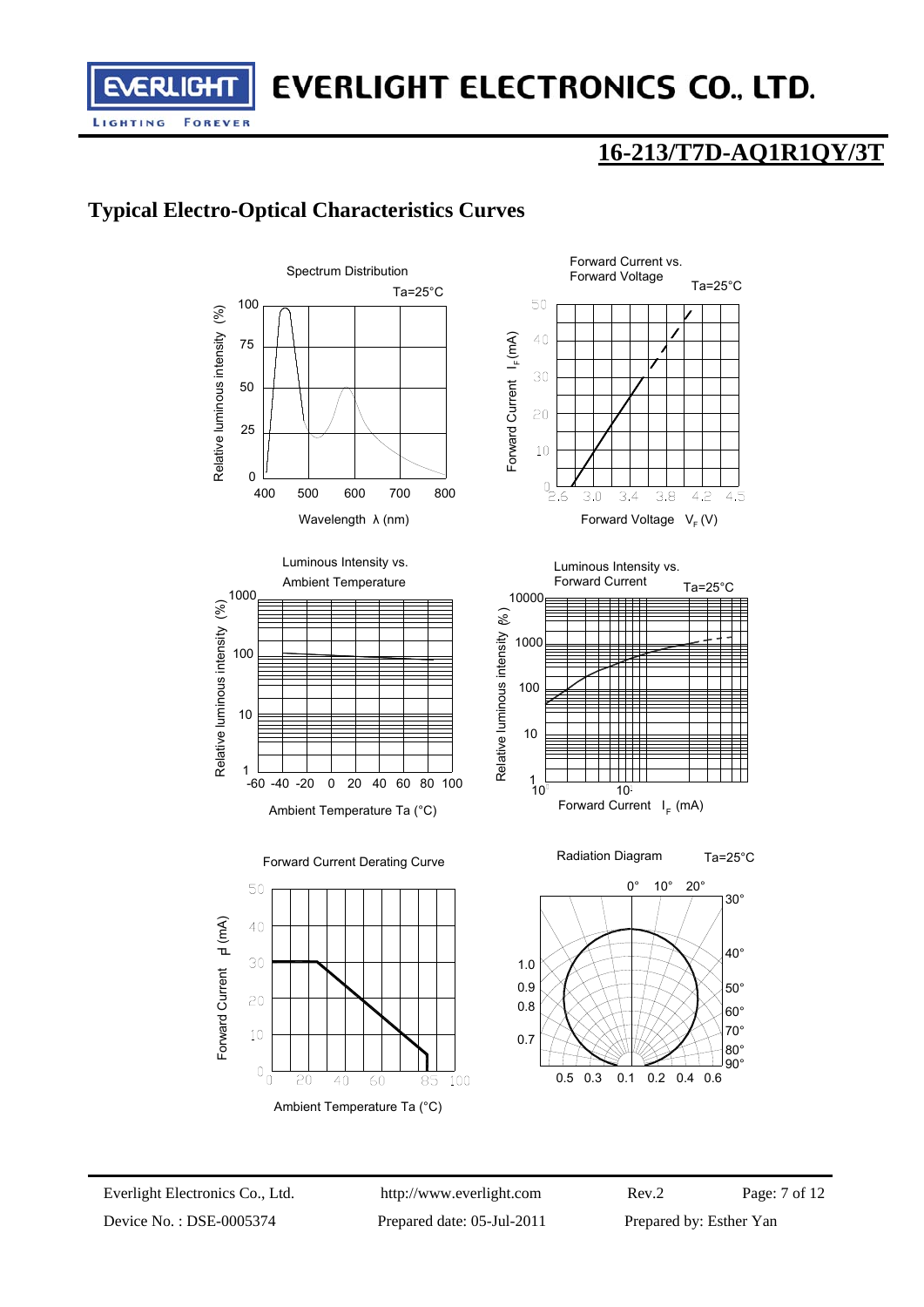

## **16-213/T7D-AQ1R1QY/3T**

#### **Label Explanation**

**CAT: Luminous Intensity Rank** 

**HUE: Chromaticity Coordinates** 

**REF: Forward Voltage Rank** 



#### **Reel Dimensions**



**Note:** The tolerances unless mentioned is  $\pm 0.1$  mm, Unit = mm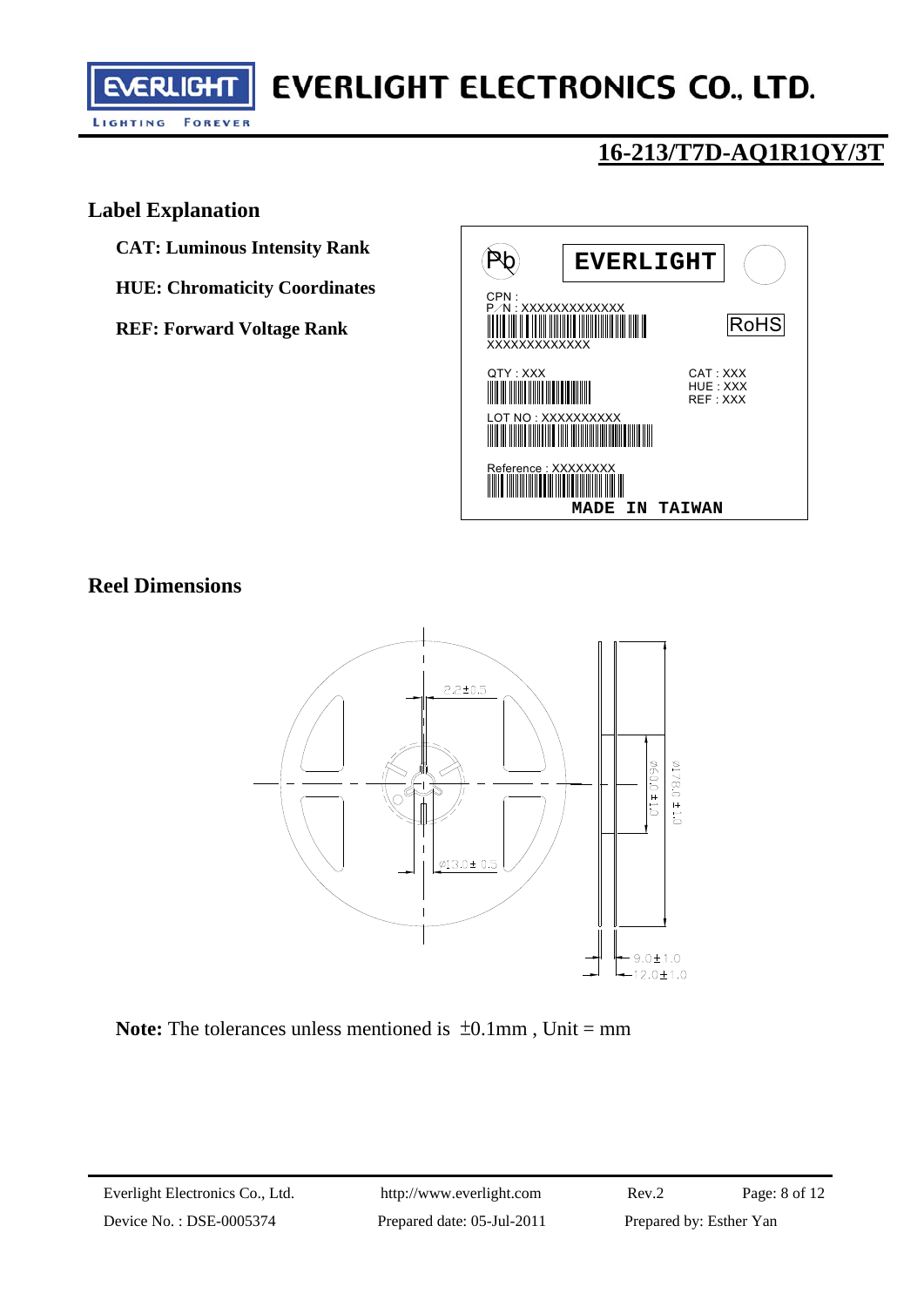### **16-213/T7D-AQ1R1QY/3T**

### **Carrier Tape Dimensions: Loaded quantity 3000 PCS per reel**



**Note:** The tolerances unless mentioned is  $\pm 0.1$ mm, Unit = mm

#### **Moisture Resistant Packaging**

**RLIGH** 

**FOREVER** 

LIGHTING

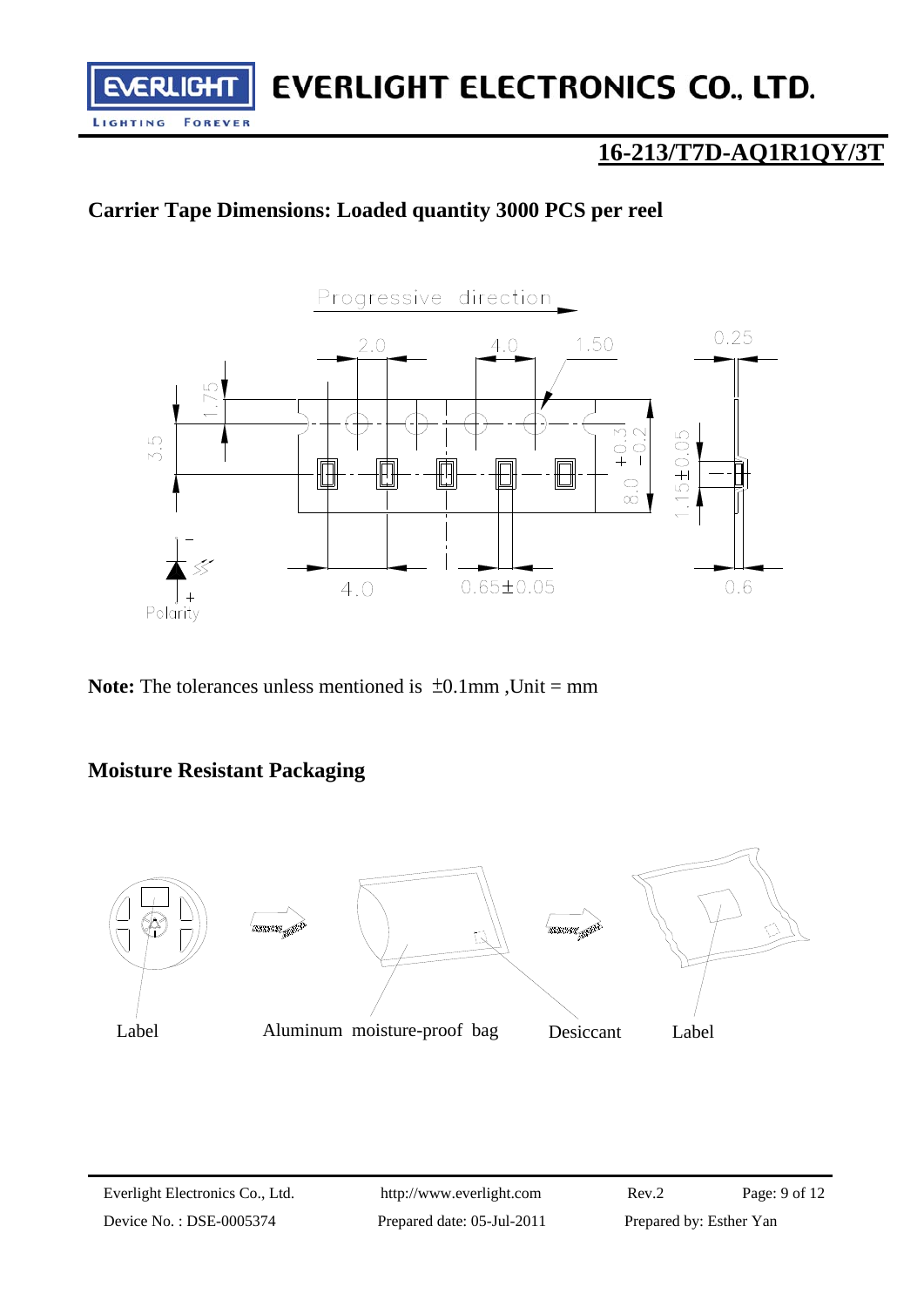

## **16-213/T7D-AQ1R1QY/3T**

### **Reliability Test Items And Conditions**

The reliability of products shall be satisfied with items listed below.

Confidence level: 90%

LTPD:10%

| No.            | Items                                      | <b>Test Condition</b>                                                  | <b>Test</b><br>Hours/Cycles | Sample<br><b>Size</b> | Ac/Re |
|----------------|--------------------------------------------|------------------------------------------------------------------------|-----------------------------|-----------------------|-------|
| $\mathbf{1}$   | <b>Reflow Soldering</b>                    | Temp.: $260^{\circ}$ C $\pm 5^{\circ}$ C<br>Min. 10sec.                | 6 Min.                      | 22 PCS.               | 0/1   |
| $\overline{2}$ | <b>Temperature Cycle</b>                   | $H: +100^{\circ}C$ 15min<br>$\int$ 5 min<br>$L: -40^{\circ}C$ 15min    | 300 Cycles                  | 22 PCS.               | 0/1   |
| 3              | <b>Thermal Shock</b>                       | $H: +100^{\circ}C$ 5min<br>10 <sub>sec</sub><br>$L: -10^{\circ}C$ 5min | 300 Cycles                  | 22 PCS.               | 0/1   |
| $\overline{4}$ | <b>High Temperature</b><br>Storage         | Temp.: $100^{\circ}$ C                                                 | 1000 Hrs.                   | 22 PCS.               | 0/1   |
| 5              | Low Temperature<br>Storage                 | Temp. : $-40^{\circ}$ C                                                | 1000 Hrs.                   | 22 PCS.               | 0/1   |
| 6              | DC Operating Life                          | $IF = 20 mA$                                                           | 1000 Hrs.                   | 22 PCS.               | 0/1   |
| $\overline{7}$ | High Temperature /<br><b>High Humidity</b> | $85^{\circ}$ C/85%RH                                                   | 1000 Hrs.                   | 22 PCS.               | 0/1   |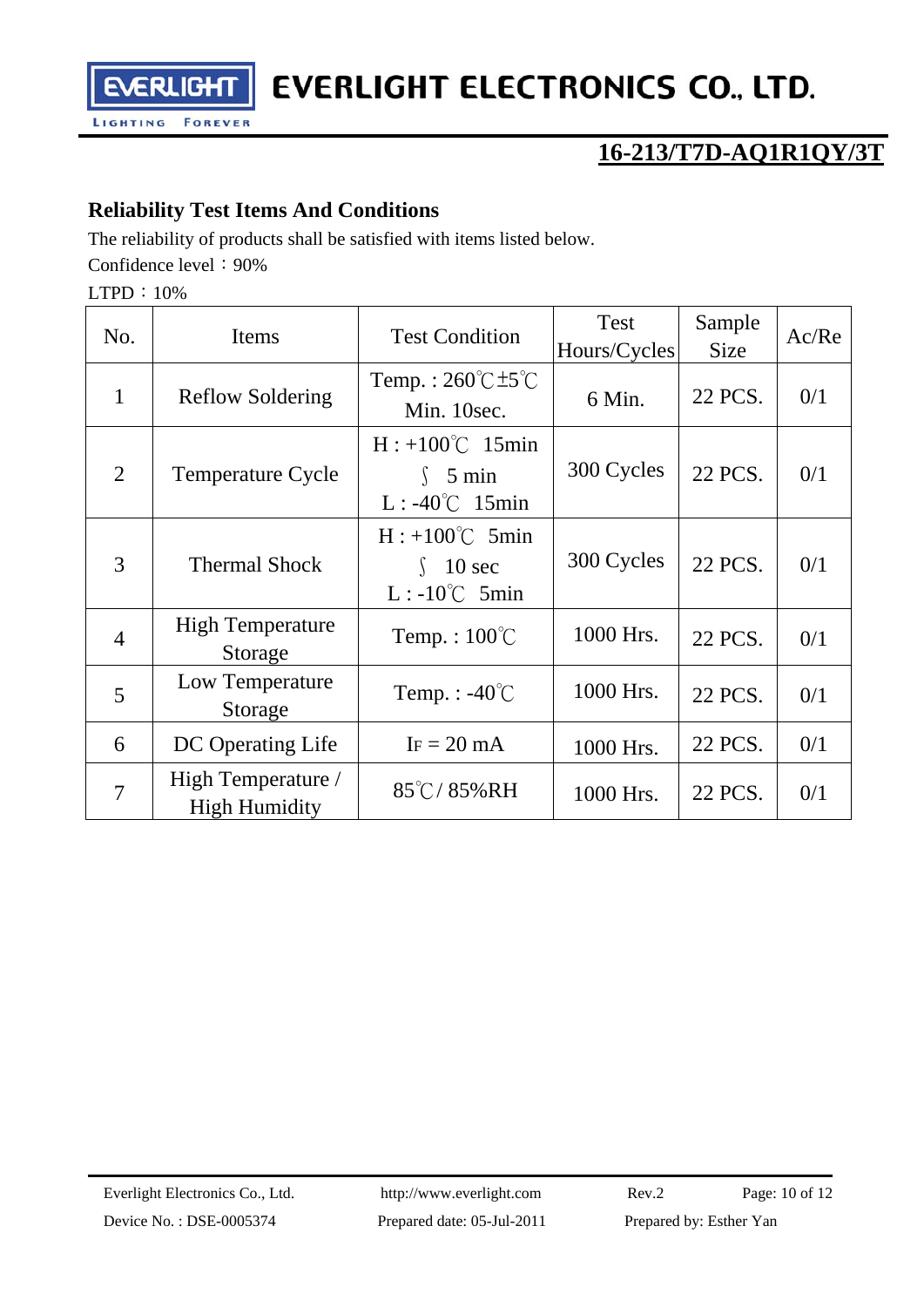### **Precautions For Use**

**FOREVER** 

1. Over-current-proof

Customer must apply resistors for protection, otherwise slight voltage shift will cause big current change ( Burn out will happen ).

2. Storage

LIGHTING

- 2.1 Do not open moisture proof bag before the products are ready to use.
- 2.2 Before opening the package: The LEDs should be kept at  $30^{\circ}$  or less and 90%RH or less.
- 2.3 After opening the package: The LED's floor life is 1 year under 30℃ or less and 60% RH or less. If unused LEDs remain, it should be stored in moisture proof packages.
- 2.4 If the moisture absorbent material (silica gel) has faded away or the LEDs have exceeded the storage time, baking treatment should be performed using the following conditions. Baking treatment : 60±5℃ for 24 hours.
- 3. Soldering Condition
	- 3.1 Pb-free solder temperature profile



- 3.2 Reflow soldering should not be done more than two times.
- 3.3 When soldering, do not put stress on the LEDs during heating.
- 3.4 After soldering, do not warp the circuit board.